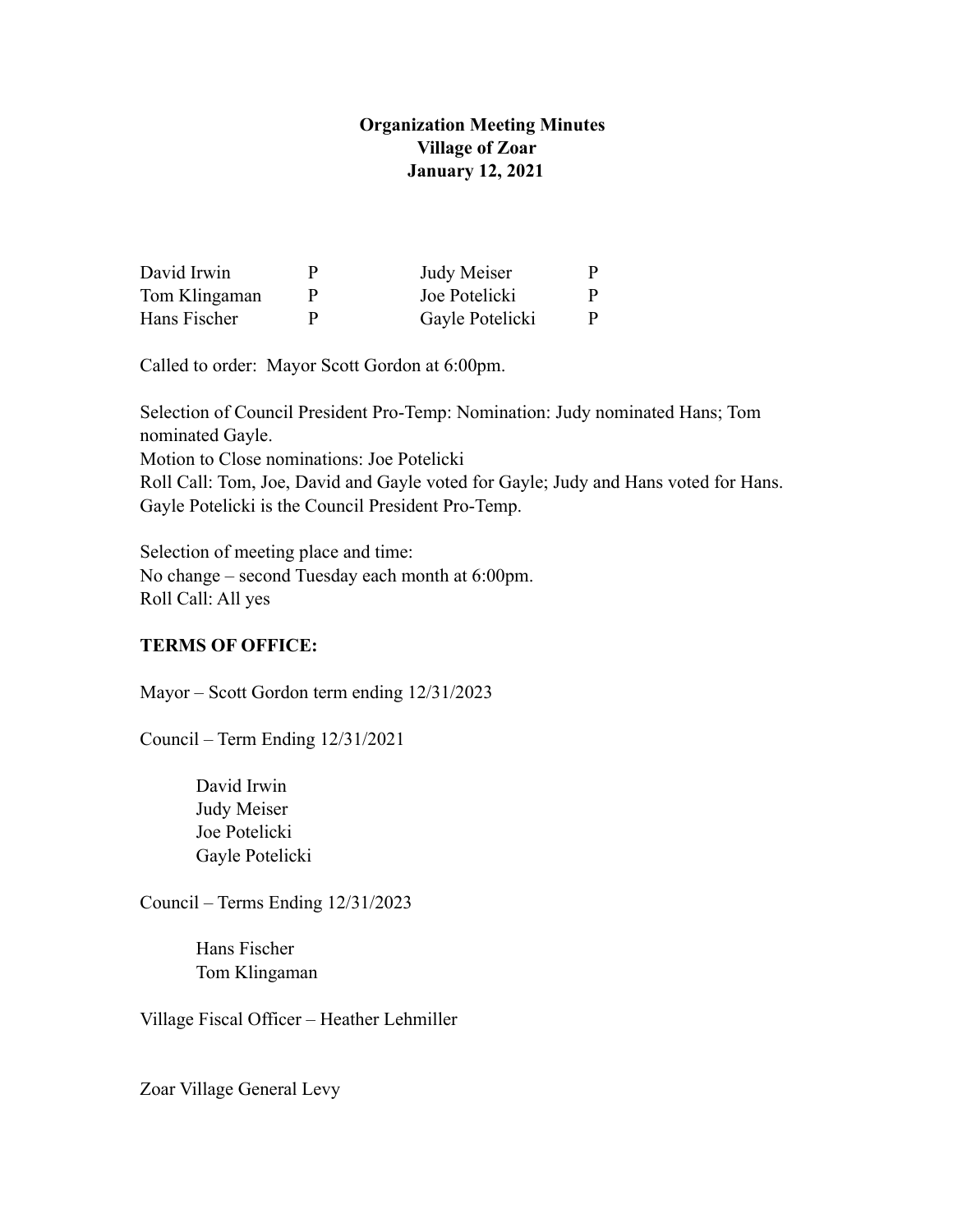$2.3$  mils  $-5$  years ending 2025

Zoar Village Police Levy  $2.0$  mils  $-5$  years ending 2025

### **CONTRACTS AND LEASES:**

 Police – Village of Bolivar Ordinance 2019-18 Ending 12/31/2022 Fire – Negotiations ongoing with Lawrence Township and BVFD Refuse – Kenstar– Ordinance 2018-18 Ending 12/31/2023 Cemetery Burial – Harold Raines 12/31/2022 Cemetery Administrator—Mark Gaynor Ending 11/1/2025 Grass Mowing— Requires action. Ordinance to BID. Solicitor – Douglas Frautschy Ordinance 2020-03 Ending 02/28/2022 Bank Depository – Huntington Bank 08/12/2021 Parking Lot – (1st Street) –Leased from Army Corps of Engineers 2038 Schoolhouse – Leased to Zoar Community Association—99 years from 1983 Town Hall – Leased to Zoar Community Association – 40 years from 1995 Public Defender – Ordinance 2020-18, 12/31/2021 EMS Contract – Bolivar Fire Dept – Ordinance 2019-19 Ending 12/31/2024 ODOT maintenance of SR 212 in village-Ordinance 2020-24 Ending 12/31/2024 2016 (Whitemeyer) Conditional Use Permit, renewed in 2019 to 01/21/2031 2019 (Good) Cond. Use Permit-outdoor sales, 117 E 3rd St, to 7/8/2024 2020 (Kelly) Cond. Use Permit- outdoor dining in back, 162 Main St. 6/25/2023 2020 (Kelly) Cond. Use Permit- outdoor dining on porch,162 Main St. 8/31/2023 2020 (Elasser) Cond. Use Permit- B&B, 126 Park St. 8/31/2023 2020 (Dial) Cond. Use Permit- B&B, 204 E 4th St., 11/9/2023 Historic Preservation Easement, Assembly House, 117 3rd Street, Perpetual Historic Preservation Easement, Beiter House, 395 Main Street, Perpetual

## **COMMITTEES AND APPOINTMENTS:**

Finance Committee: Mayor, all Council, and Fiscal Officer County Health Board: Mayor and all members of Council Village Fire Protection Officer: Shawn Lynch, Fire Chief BVFD Regional Planning Representative: Scott Gordon, Hans Fischer

#### Planning Commission

 Joe Cline, Chair (2022) Scott Gordon, Mayor, Vice Chair (2023) Hans Fischer (Council Rep) 12/31/2023 Mark Gaynor, Sec 12/31/2024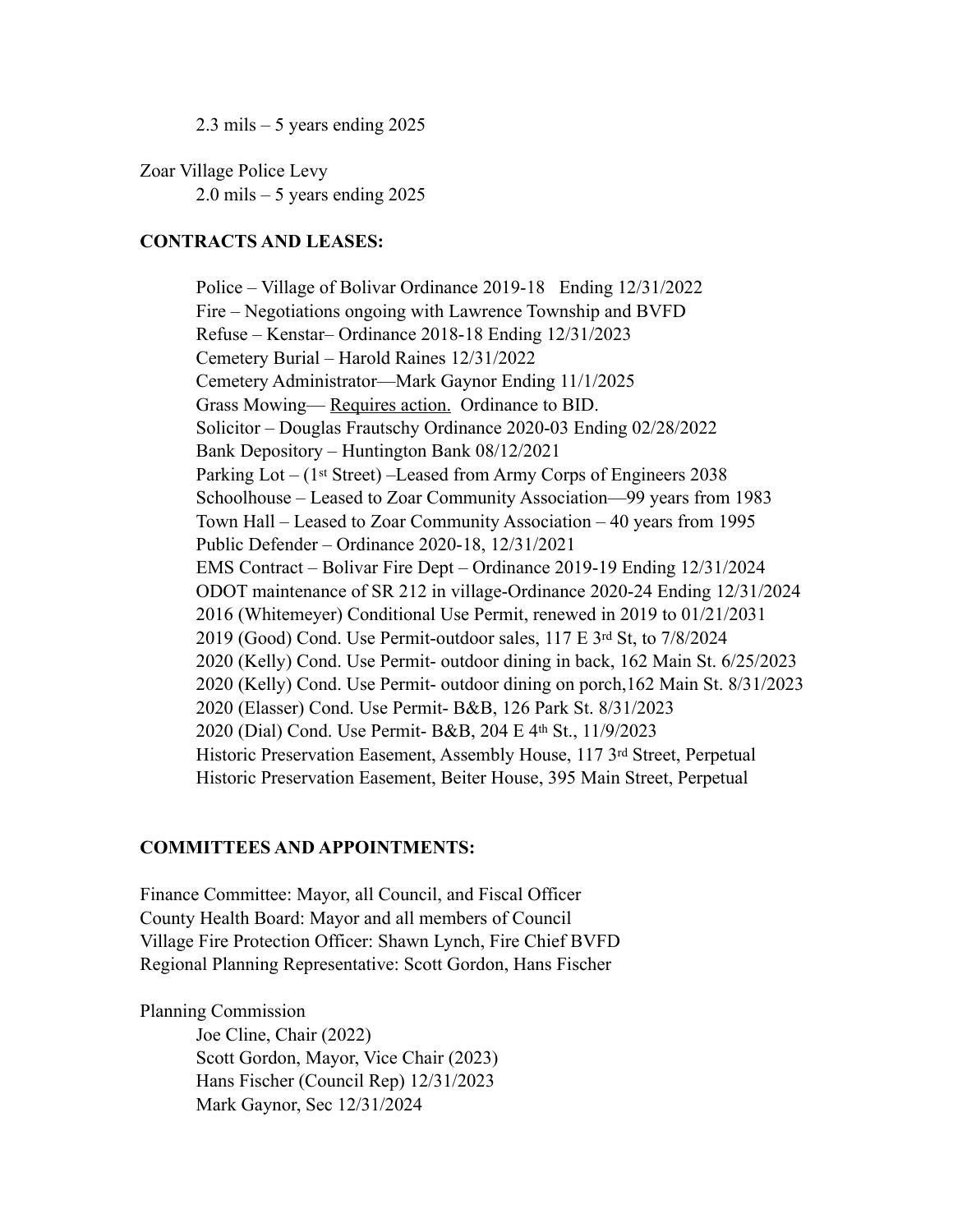### Mark Welty (2024)

 \*Gayle Potelicki – requested to also serve. This was approved pending clarification of the zoning ordinance and ORC. Motion was made by Tom and seconded by David. Roll Call: Gayle, Joe, Tom and David voted yes. Judy and Hans voted no.

Safety Committee:

Chair: Tom Klingaman Joe Potelicki David Irwin Scott Gordon, Mayor

\*Council majority agreed to have three Council members serve. Motion was made by Gayle and seconded by Joe. Roll Call: Gayle, Joe, Tom and David voted yes. Hans and Judy voted no.

Street Committee:

 David Irwin 12/31/2021 Scott Gordon, Mayor

Street Commissioner:

David Irwin, Street Commissioner and Chair, Term ending 2021

Historic Preservation Commission:

 Scott Gordon, Mayor (2023) Chair/Sec Patrick Eddy (2024) Vacant (2022) Requires action. Mark Gaynor (2024) Gayle Potelicki Vice Chair Council Rep (2021) \*Gayle would like to be removed and added to Planning Commission (pending review of ORC). Gayle nominates Tom Klingaman. Roll Call: All yes.

Rules Committee:

 Hans Fischer 12/31/2023 Judy Meiser 12/31/2021

Shade Tree Commission: Chair: Mark Welty 12/31/2021 Scott Gordon 12/31/2023 Kim Klingaman 12/31/2022 Hans Fischer 12/31/2023

Cemetery Board: